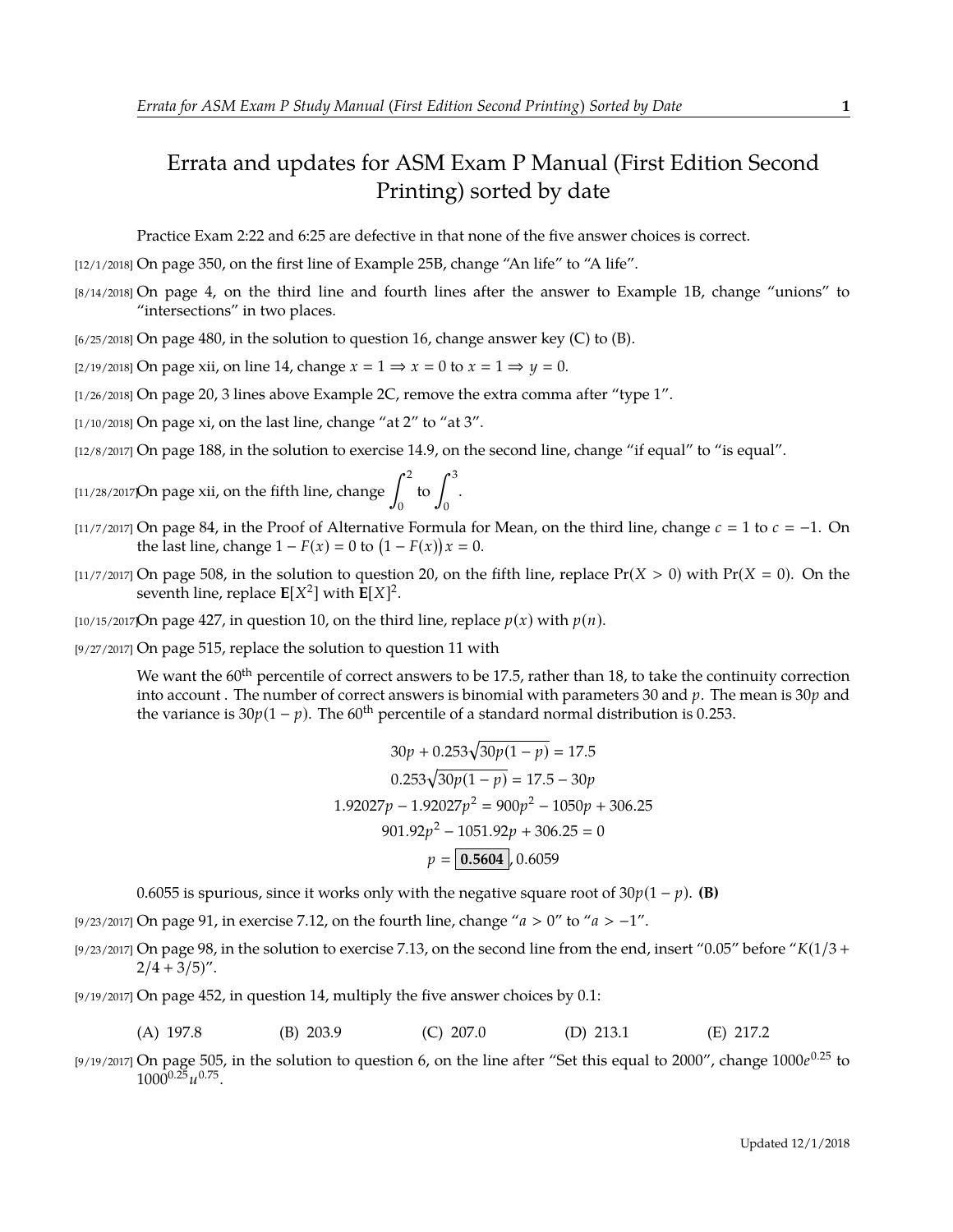[9/19/2017] On page 507, in the solution to question 14, replace the last three lines with

$$
\mathbf{E}\left[1000\max\left(0, \frac{5-T}{5}\right)\right] = 1000 \int_0^5 0.1 \left(\frac{5-t}{5}\right) e^{-t/10} dt
$$

$$
= 1000 \left(\frac{5-t}{5}(-e^{-t/10})\Big|_0^5 - 0.2 \int_0^5 e^{-t/10} dt\right)
$$

$$
= 1000 \left(1 - 2(1 - e^{-0.5})\right) = 213.06 \tag{D}
$$

- [9/16/2017] On page 470, in the solution to question 13, 6 lines and 4 lines from the end (once apiece), change  $100\theta(2 + \theta)$  to  $100(2 + \theta)$ ; delete  $\theta$ .
- [9/14/2017] On page 345, in the solution to exercise 24.8, onthe second line, change **E**[*X* | *Y* − 10] to **E**[*X* | *Y* 10].
- <sup>[9/11/2017] On page 345, in the solution to exercise 24.5, on the fourth line, replace  $\rho^2(1-\sigma_Y^2)$  with  $\sigma_Y^2(1-\rho^2)$ .</sup>
- [9/4/2017] On page 97, in the solution to exercise 7.10, on the line for  $F(1^-)$ , remove the negative sign before  $\frac{1}{8}$ .
- [9/4/2017] On page 239, in the solution to exercise 17.7, on the first displayed line, change  $f_X(5)$  to  $f_X(0.5)$ .
- [8/24/2017] On page 56, in the solution to exercise 4.11, on the last line, change 0.001/0.0071 to 0.0001/0.0071.
- [8/16/2017] On page 379, in exercise 27.13, on the displayed line, put a negative sign in front of the first  $\infty$  on the right.
- $_{[8/16/2017]}$  On page 391, on the second line of the answer to Example 28C, change  $\sqrt(y)$  to  $\sqrt{y}$ . On the fourth line, change  $|h_i(y)|$  to  $|h'_i$  $\prime_i'(y)$ .
- [8/15/2017] On page 357, in the solution to exercise 25.12, on the last line of the page, change 2,000,000 to 1,000,000.
- [8/15/2017] On page 381, in the solution to exercise 27.1, on the second to last line of the page, delete the negative sign after the equals sign.
- [8/13/2017] On page 237, in the solution to exercise 17.2, on the displayed line, replace  $Pr(A \cup B)$  with  $Pr(A \cap B)$ .
- $[8/13/2017]$  On page 278, in formula (20.8), replace  $i = 1$  at the bottom of the summation sign with  $i = 0$ .
- [8/13/2017] On page 316, in the solution to exercise 22.15, on the third displayed line, replace d*y* with d*x*.
- [8/6/2017] On page 162, replace the solution to exercise 12.12 with the following:

With no deductible, the expected payment for a uniform distribution is the midpoint of the interval, or 500.

With a deductible *d*, the expected payment is the probability that the loss is above the deductible, 1 − *d*/1000, times the midpoint of the payment after the deductible, (1000 − *d*)/2. So we want

$$
\left(1 - \frac{d}{1000}\right) \left(\frac{1000 - d}{2}\right) = 0.25(500) = 125
$$

$$
\left(\frac{1000 - d}{1000}\right) \left(\frac{1000 - d}{2}\right) = 125
$$

$$
(1000 - d)^2 = 125(2)(1000) = 250,000
$$

$$
1000 - d = 500
$$

$$
d = 500
$$
 (C)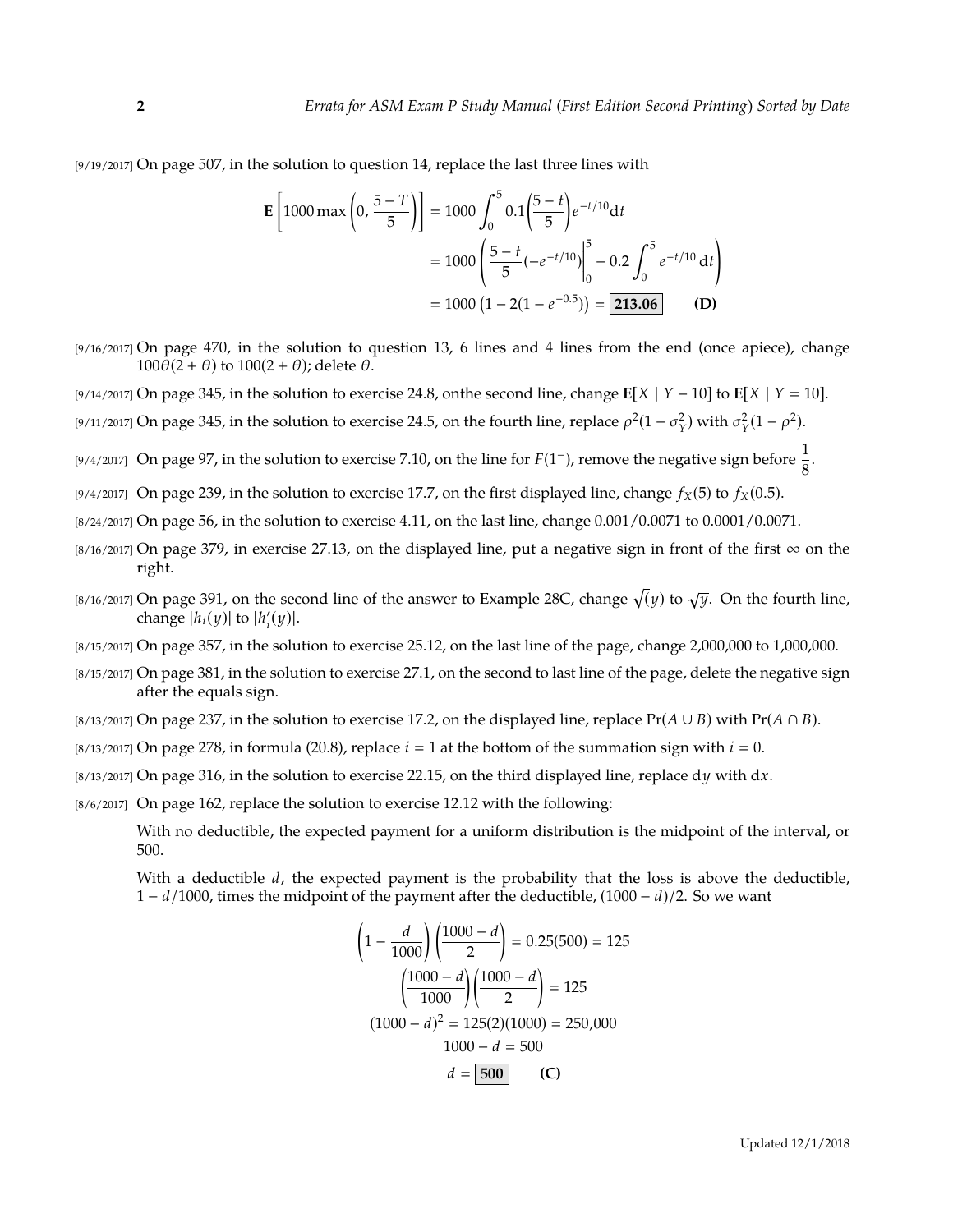[8/4/2017] On page 331, in the solution to exercise 23.3, on the second-to-last line, put Φ before  $\left( \frac{-3}{\sqrt{2}} \right)$ 4

 $[7/24/2017]$  On page 289, in the solution to exercise 20.21, on the fist line of the page, change "admission" to "admissions". On the third line of the page, change  $(0.2^2)$  to  $(0.2)$ .

[7/20/2017] On page 232, replace the second line with

$$
\text{Var}(Y \mid X = 0.2) = \frac{0.316}{0.648} - \left(\frac{0.424}{0.648}\right)^2 = \boxed{0.059518}
$$

[7/20/2017] On page 253, replace the solution to exercise 18.7 with:

Use the double expectation formula. Let *W* be the sentence and *X* be the amount of time in prison. Then

$$
\mathbf{E}[X] = \text{Pr}(\text{parole}) \mathbf{E}[X \mid \text{parole}] + (1 - \text{Pr}(\text{parole})) \mathbf{E}[X \mid \text{no parole}]
$$

$$
= \frac{2}{3} \mathbf{E}[X \mid \text{parole}] + \frac{1}{3}(4.5)
$$

To calculate  $E[X \mid \text{parole}]$ , we use the double expectation formula again. Let  $Y = X \mid \text{parole}$ . If  $W < 4$ , then the criminal is expected to serve 2 years; otherwise he is expected to serve *W*/2.

$$
\mathbf{E}[Y] = \Pr(W < 4) \mathbf{E}[Y \mid W < 4] + \Pr(W \ge 4) \mathbf{E}[Y \mid W \ge 4] = \frac{1}{3}(2) + \frac{2}{3}(2.5) = \frac{7}{3}
$$

Putting our two calculations together,

$$
\mathbf{E}[X] = \frac{2}{3} \left( \frac{7}{3} \right) + \frac{1}{3} (4.5) = 3 \frac{1}{18} = \boxed{3.05556}
$$

 $[7/20/2017]$  On page 478, in the solution to question 8, on the first line of the page, the first sum should be from  $n = 2$ , not  $n = 1$ .

[6/22/2017] On page 381, in exercise 27.21, on the first line, delete "independent".

*(*<sup>6/16/2017) On page 375, on the last line, change  $\frac{\partial^2 M}{\partial X \partial Y}$  to  $\frac{\partial^2 M}{\partial t_1 \partial t}$ </sup>  $\frac{\partial^2 M}{\partial t_1 \partial t_2}$ .

[6/16/2017] On page 376 in Table 27.1 on the last line, change the argument (0) to (0,0) in both places, and change ∂ <sup>2</sup>*M*  $\frac{\partial^2 M}{\partial t_i \partial t_j}$  to  $\frac{\partial^2 M}{\partial t_1 \partial t}$ .

$$
\overline{\partial t_i \partial t_j} \overset{\text{no}}{\longrightarrow} \overline{\partial t_1 \partial t_2}
$$

[6/12/2017] On page 114, in the solution to exercise 8.12, on the third line, change the left side to 1 − *F*(2000).

- [6/12/2017] On page 131, in the solution to exercise 10.10, on the second line, change "4 from 8,  $\binom{8}{4}$ " to "4 from 9,  $\binom{9}{4}$ ".
- [6/12/2017] On page 357, in the solution to exercise 25.11, on the fifth line, change "loss size" to "payout". On the sixth line, replace "do no" with "do not".
- [6/12/2017] On page 361, on the tenth and eleventh lines, change *Y<sup>i</sup>* to *Y*.
- [5/22/2017] On page 521, in the solution to question 25, replace the last two lines with

$$
= \frac{1000}{900} e^{-900/\mu} \Big|_{1000}^{\infty}
$$
  
=  $\frac{10}{9} (1 - e^{-0.9}) = 0.6594$ 

.